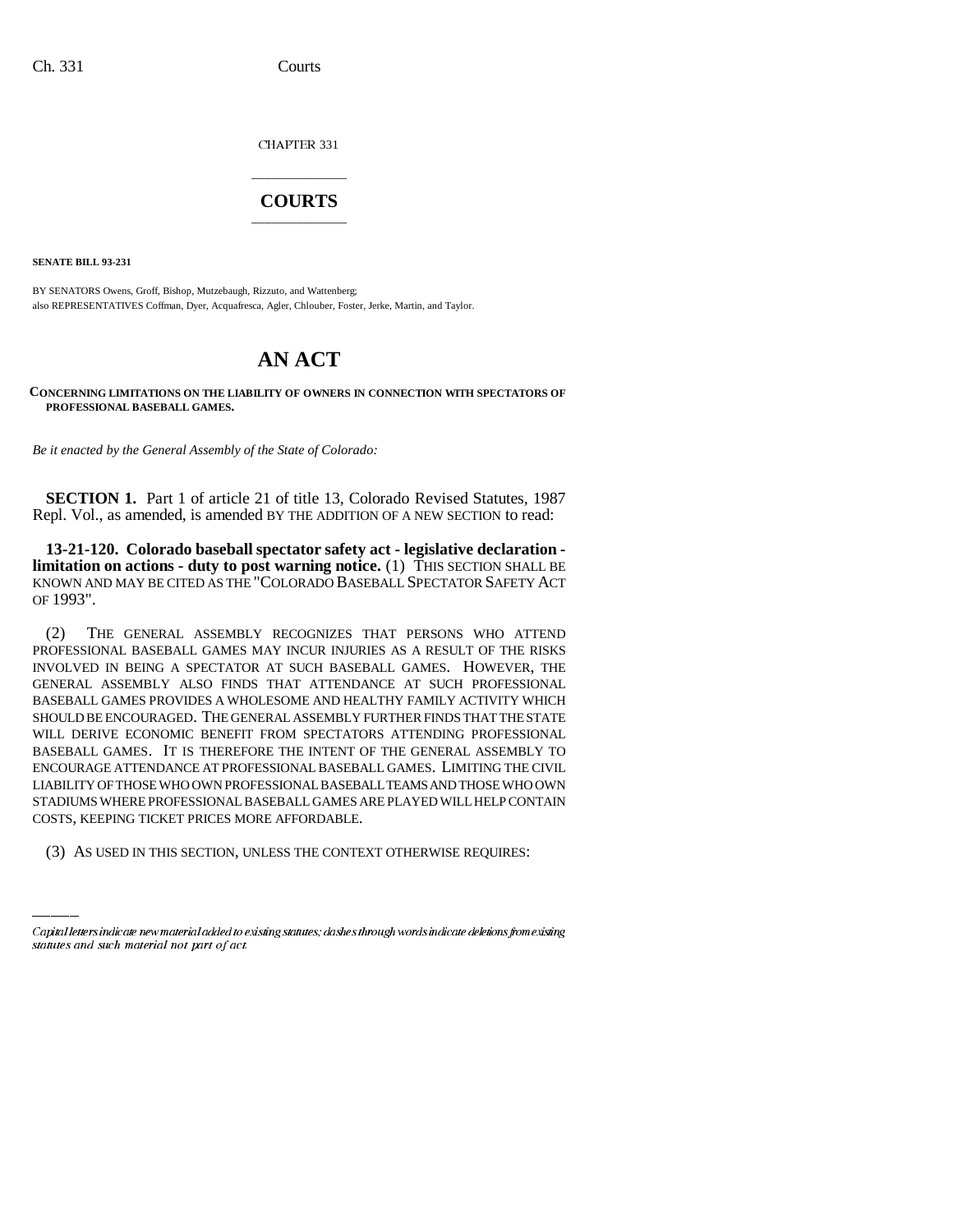(a) "OWNER" MEANS A PERSON, INCLUDING A CORPORATION, PARTNERSHIP, OR LIMITED LIABILITY COMPANY, WHO IS IN LAWFUL POSSESSION AND CONTROL OF A PROFESSIONAL BASEBALL TEAM OR A PERSON, INCLUDING A CORPORATION, PARTNERSHIP, OR LIMITED LIABILITY COMPANY, WHO IS IN LAWFUL POSSESSION AND CONTROL OF A STADIUM IN WHICH A PROFESSIONAL BASEBALL GAME IS PLAYED. "OWNER" SHALL ALSO INCLUDE THE OWNER'S SHAREHOLDERS, PARTNERS, DIRECTORS, OFFICERS, EMPLOYEES, AND AGENTS.

(b) "PROFESSIONAL BASEBALL GAME" MEANS ANY BASEBALL GAME, WHETHER FOR EXHIBITION OR COMPETITION, IN WHICH THE PARTICIPATING BASEBALL TEAMS ARE MEMBERS OF A LEAGUE OF PROFESSIONAL BASEBALL CLUBS, COMMONLY KNOWN AS A MAJOR LEAGUE OR A MINOR LEAGUE, AND WHICH TEAMS ARE COMPRISED OF PAID BASEBALL PLAYERS. "PROFESSIONAL BASEBALL GAME" SHALL ALSO INCLUDE PREGAME ACTIVITIES AND SHALL INCLUDE ANY BASEBALL GAME OR PREGAME ACTIVITY REGARDLESS OF THE TIME OF DAY WHEN THE GAME IS PLAYED.

(c) "SPECTATOR" MEANS A PERSON WHO IS PRESENT AT A PROFESSIONAL BASEBALL GAME FOR THE PURPOSE OF OBSERVING SUCH GAME, WHETHER OR NOT A FEE IS PAID BY SUCH "SPECTATOR".

(4) (a) SPECTATORS OF PROFESSIONAL BASEBALL GAMES ARE PRESUMED TO HAVE KNOWLEDGE OF AND TO ASSUME THE INHERENT RISKS OF OBSERVING PROFESSIONAL BASEBALL GAMES, INSOFAR AS THOSE RISKS ARE OBVIOUS AND NECESSARY. THESE RISKS INCLUDE, BUT ARE NOT LIMITED TO, INJURIES WHICH RESULT FROM BEING STRUCK BY A BASEBALL OR A BASEBALL BAT.

(b) EXCEPT AS PROVIDED IN SUBSECTION (5) OF THIS SECTION, THE ASSUMPTION OF RISK SET FORTH IN THIS SUBSECTION (4) SHALL BE A COMPLETE BAR TO SUIT AND SHALL SERVE AS A COMPLETE DEFENSE TO A SUIT AGAINST AN OWNER BY A SPECTATOR FOR INJURIES RESULTING FROM THE ASSUMED RISKS, NOTWITHSTANDING THE PROVISIONS OF SECTIONS 13-21-111 AND 13-21-111.5. EXCEPT AS PROVIDED IN SUBSECTION (5) OF THIS SECTION, AN OWNER SHALL NOT BE LIABLE FOR AN INJURY TO A SPECTATOR RESULTING FROM THE INHERENT RISKS OF ATTENDING A PROFESSIONAL BASEBALL GAME, AND, EXCEPT AS PROVIDED IN SUBSECTION (5) OF THIS SECTION, NO SPECTATOR NOR SPECTATOR'S REPRESENTATIVE SHALL MAKE ANY CLAIM AGAINST, MAINTAIN AN ACTION AGAINST, OR RECOVER FROM AN OWNER FOR INJURY, LOSS, OR DAMAGE TO THE SPECTATOR RESULTING FROM ANY OF THE INHERENT RISKS OF ATTENDING A PROFESSIONAL BASEBALL GAME.

(c) NOTHING IN THIS SECTION SHALL PRECLUDE A SPECTATOR FROM SUING ANOTHER SPECTATOR FOR ANY INJURY TO PERSON OR PROPERTY RESULTING FROM SUCH OTHER SPECTATOR'S ACTS OR OMISSIONS.

(5) NOTHING IN SUBSECTION (4) OF THIS SECTION SHALL PREVENT OR LIMIT THE LIABILITY OF AN OWNER WHO:

(a) FAILS TO MAKE A REASONABLE AND PRUDENT EFFORT TO DESIGN, ALTER, AND MAINTAIN THE PREMISES OF THE STADIUM IN REASONABLY SAFE CONDITION RELATIVE TO THE NATURE OF THE GAME OF BASEBALL;

(b) INTENTIONALLY INJURES A SPECTATOR; OR